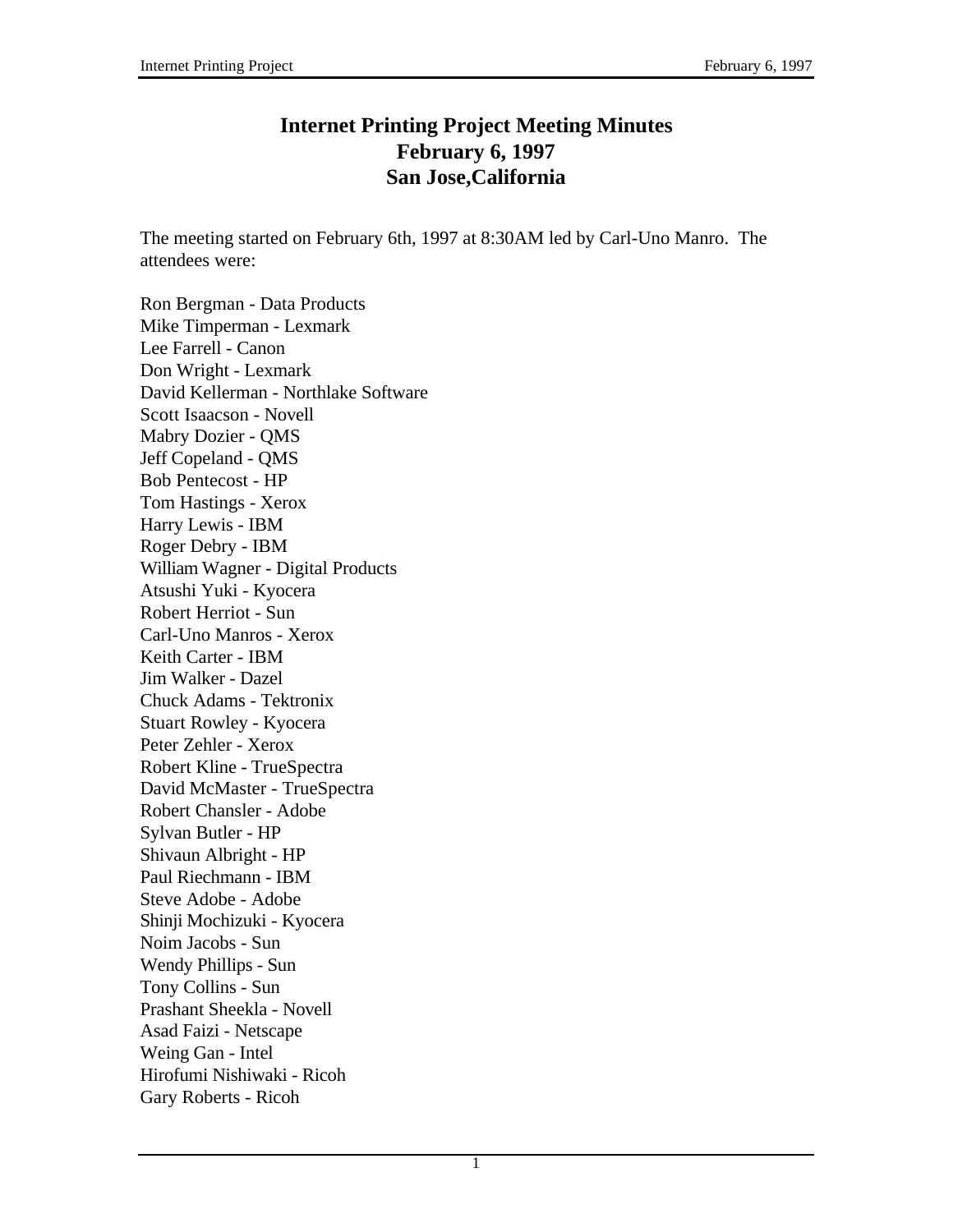Yuji Yamashita - IBM Nobuhiro Asai - IBM J.K. Martin - Underscore Shige Kanemitsu - Kyocera Babak Jahromi - Microsoft Greg LeClair - Epson Randy Turner - Sharp

The following proposed agenda was reviewed and approved:

- 1) Agenda Check
- 2) Microsoft
- 3) Scenario Discussion
- 4) Requirements Discussion
- 5) Lunch
- 6) Model & Semantics
- 7) Protocol
- 8) Directory
- 9) Security
- 10) Prototyping
- 11) Planning discussion

**Introductions** 

Microsoft Presentation - Babak Jahromi

The charts of this presentation are available on the ftp server as:

ftp://ftp.pwg.org/pub/pwg/ipp/new\_MOD/ms\_internet.pdf

Internet Printing

- $\blacksquare$  Print to URL
- **HTML** queue status from URL
- $\blacksquare$  WEB point and print
- Install driver from URL

"Seamless integration with printing architecture"

How do we get a printer URL?

- $\blacksquare$  Have IIS or Peer Web Server
- Share the printer
- $\blacksquare$  URL = "http://ServerName/PrinterShareName"

Technology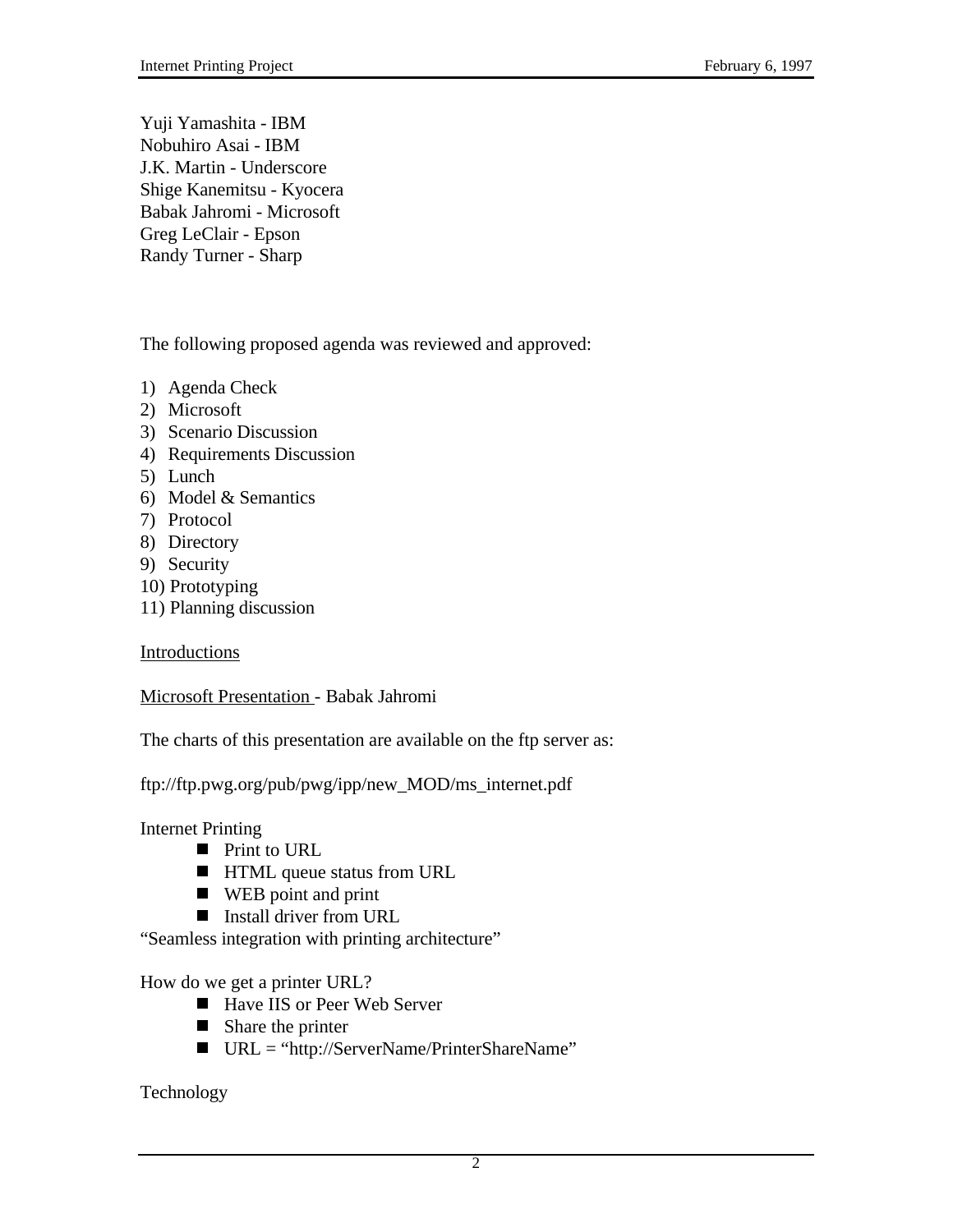- **HTTP/HTML** based
- Any browse on any client views the printer or job information
- Server components implemented as an IIS ISAPI DLL

Printing to URL

- $\blacksquare$  NT 5 clients print to Win NT 5 server via an HTTP print provider supporting OpenPrinter (UTL)
- $\blacksquare$  Prints across firewalls to Internet

Architecture Charts – Print client and server

HTTP Print Provider

- Base on Win32 Internet APIs
- Win32 Internet APIs available for Win9x and WinNT

OpenPrinter code samples

HTML Printer Status

- **HTML** view of printer or job information generated automatically by the server
- Customize HTML view by providing HTML templates
- Add-on components embedded in HTML tags providing vendor-specific views

Architecture - HTML view of printers

Tag Processor, tag Entry points, Action Commands, etc.

Variety of Views

- **Printer Properties**
- **Job Properties**
- **Queue View**
- Security Views
- $\blacksquare$  etc.

Web Point and Printer

- Hot Link in HTML View
- Driver automatically downloaded off the print server

Discussion on several items of Babak's presentation

- Number of POSTS to send a print job
- $\blacksquare$  Using URLs and how they relate to commands
- Microsoft's proposal would allow a new type of "printer" that expected ATTRIBUTES to be pre-pended to the JOB STREAM
- $\blacksquare$  Nothing in the proposal at this time to deal with changing job attributes while the job is waiting to be printed (e.g. number of copies, etc.)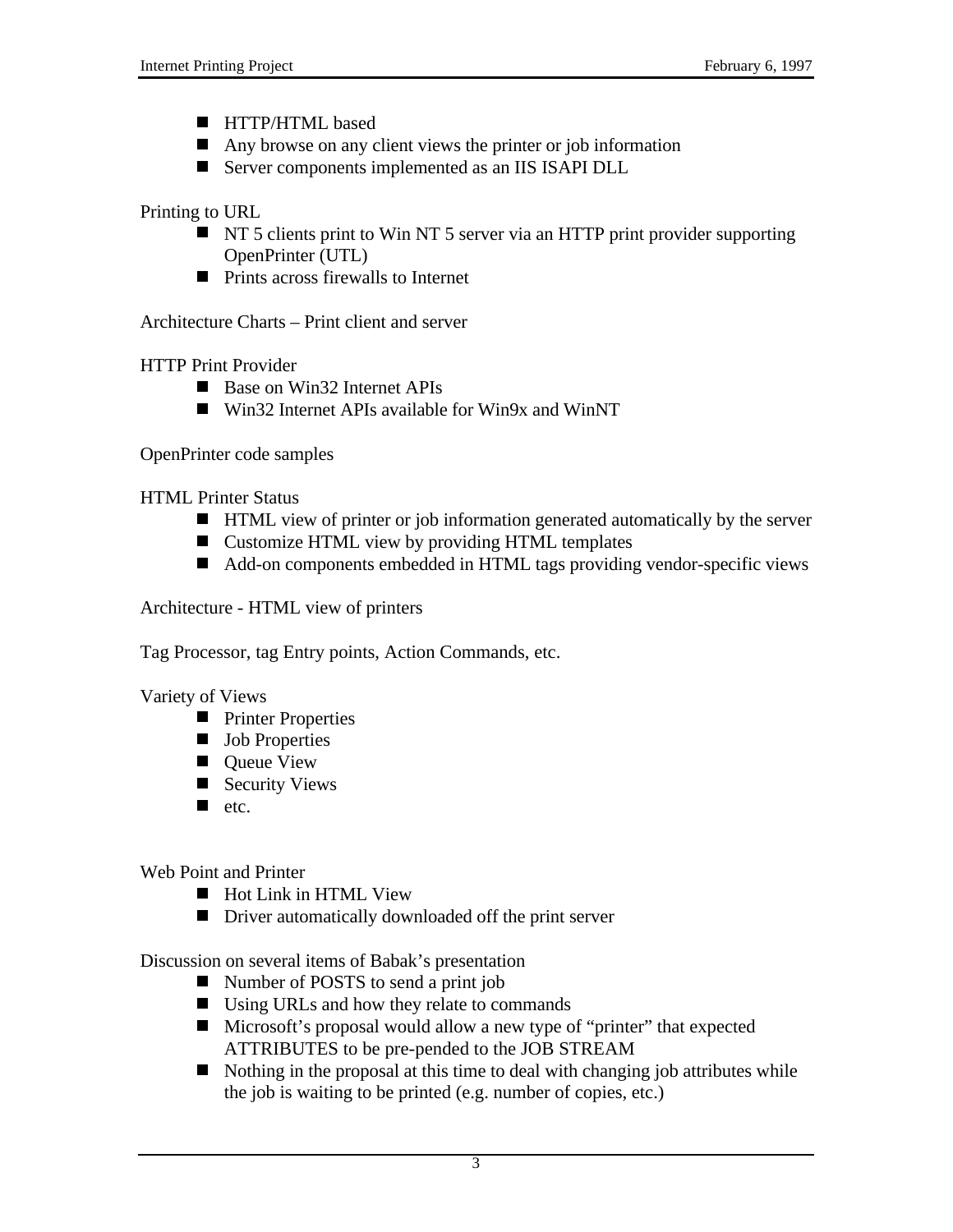#### SCENARIOS - Roger Debry

Roger Debry of IBM presented the IPP Scenarios document. The document is available from the PWG ftp server. Detailed issues on this presentation were collected by Peter Zehler. Comments and issues raised include:

- What capabilities should be enumerated via the directory or some other means?
- $\blacksquare$  How will users access this information should this be in the scenarios?
- Issue of what to do when the user requested something that the printer can't do – what should the printer do?
- How does a printer print HTML? What about collections of pages?
- $\blacksquare$  How are commerce transactions handled in 1.0?
- How should previously printed jobs be reported? How many? Time based?
- Discussion on what is meant by a capability being available
	- **On hand**
	- Can be ordered
- Other possible scenarios to be added
	- Distributed Document Content

Don Wright, Roger Debry and Peter Zehler will have a phone conference next week (week of 2/10) to determine how to integrate the scenarios into the requirements document.

#### MODELING GROUP - Bob Herriott

(See the 2/5 modeling sub-group meeting minutes for details.)

- Report from meeting  $2/5/97$
- $\blacksquare$  Multiple documents per job needed
	- $\overrightarrow{ }$  Document attributes needed
	- Document attributes like Job attributes except they only apply to document
	- A document is not an object
	- Conformance -- multiple documents per job support not required
- Adornments to attributes
	- "Best Efforts"
	- **PDL** specific adornments

### PROTOCOL - Roger Debry

Roger gave a presentation of "IPP Protocol White Paper Discussion" and "IPP Protocol White Paper" documents (which are available from the PWG FTP server.)

 $\blacksquare$  ISSUE: Should the protocol allow multiple PDLs per document?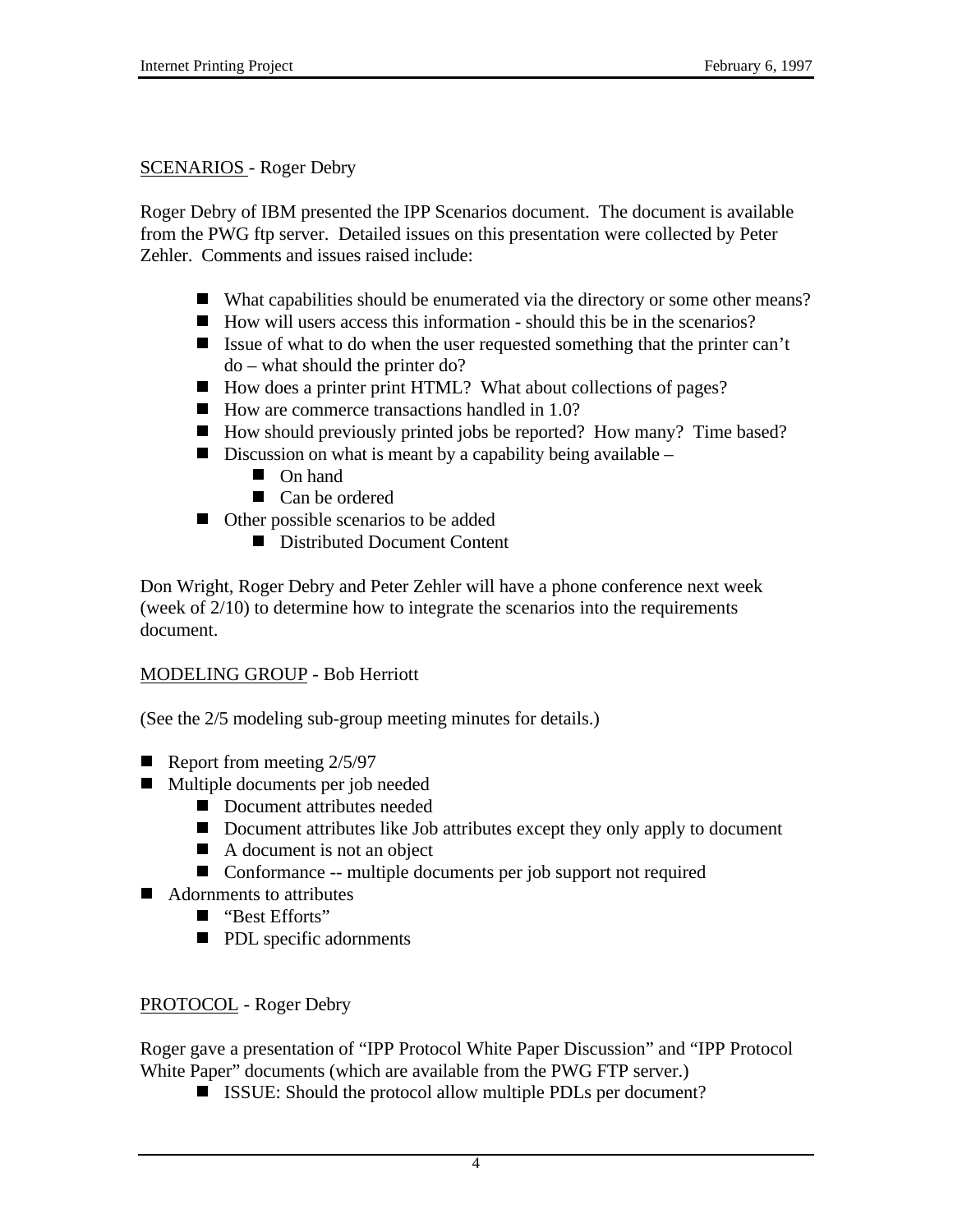- ISSUE: The current proposal doesn't return the JOBid until the end. What happens with multiple clients all sending jobs at the same time – how does the server know where the data is coming from?
- Discussion on the need for transport to be REQUEST-RESPONSE
	- should we duplicate the function in the underlying transport?
	- $\blacksquare$  what cases can't be handled?
- If we use HTTP should we overload POST or create new methods?
	- Could 1.0 use POST and define a migration path using new methods?
	- Asad Faizi of Netscape asked why would the protocol overload the use of POST to send data using HTTP. He suggested that new methods could be created that would provide a cleaner interface and higher performance. Netscape servers could be "patched" to add new methods?

Roger Debry proposed to produce a set of technical papers to cover the material being done by the printer working group. There was some interest in doing these papers; however the issue of schedule and availability of time to write these papers was an issue. It would be ideal if this series could be an entire issue of some technical journal. No decision was made; however, there did seem to be a lack of time to do this work.

# PLANNING DISCUSSION - Carl-Uno Manros

Carl-Uno reminded the group that we are suppose to produce 4 Internet Drafts by mid-March:

- 1) Requirements
- 2) Protocol
- 3) Model and Semantics
- 4) Directory

Discussion on using MIME occurred again. Should we define our own MIME type (application/ipp) or use one of the existing multi-part MIME types. No decision.

### DIRECTORY - Carl-Uno

Not much progress has been made in this area at this time. We have a draft which was created from the directory pieces of the original IPP ID. No work has been done on this document since then. This document will be a generic schema, another document will map that schema to LDAP or some other directory services.

### SECURITY - Carl-Uno

The security sub-group will be meeting tomorrow (2/7) in El Segundo to talk about security. At this time Carl-Uno, Roger Debry and several other Xerox security people plan to be in attendance.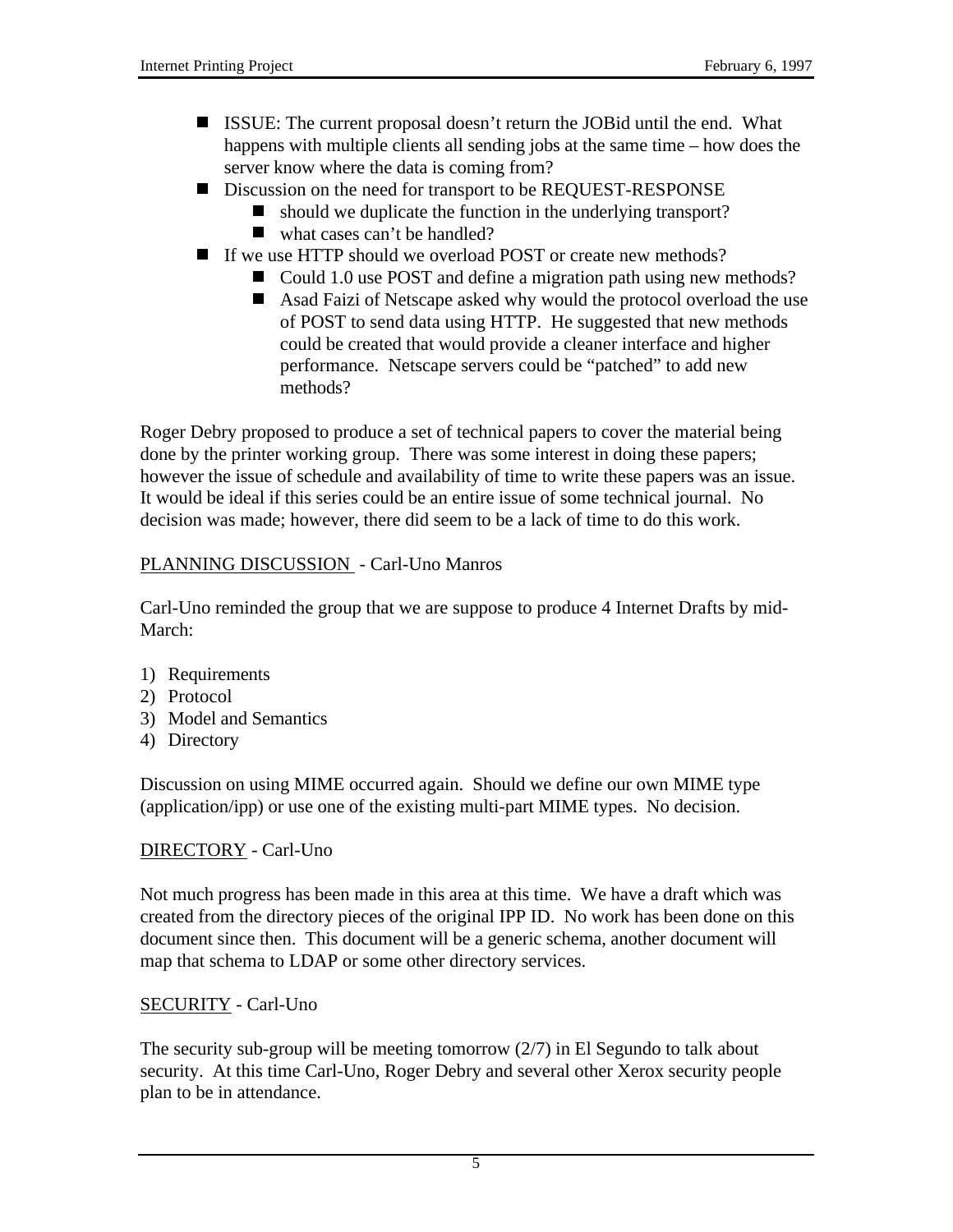### PROTOTYPING - Carl-Uno

Separate sub-group on prototyping. Several groups have prototyping efforts underway or soon will be:

- Xerox
- $\blacksquare$  IBM
- Novell

# WEEKLY CONFERENCE CALL - Carl-Uno

Discussion items for the Wednesday conference call:

- 1) Report on security meeting
- 2) Discussion on the Model document
- 3) Report and discussion on results of requirements/scenarios plan

After the conclusion of the planned agenda items, Babak asked for:

# FEEDBACK ON MICROSOFT PRESENTATION

- 1) Is there a programmatic interface to the Microsoft system
	- $\blacksquare$  You can use Win32 APIs
- 2) How do you get to these printers
	- Open and WEB open off the printer icon
	- You know the server and share name or use Directory services
- 3) Notification
	- Could we use pushing to get notification?
	- Could we use the META tag for refresh to see status updates?
- 4) Question: Is the current plan for IPP too heavy? Is the Microsoft solution too light?

### OPEN FLOOR DISCUSSIONS

A philosophical discussion occurred on the overlap of IPP versus Job Monitoring MIB versus the Printer MIB. Can IPP be a subset of the MIBs or vice versa or should it just overlap. Bottom line: Where there is an intersection of objects between MIBs and IPP, the semantics should be the same.

The group felt that the overhead of the protocol that overlapped some transports in the draft by Roger Debry was probably worth it perhaps with the exception of the Content-Response-Required-Flag.